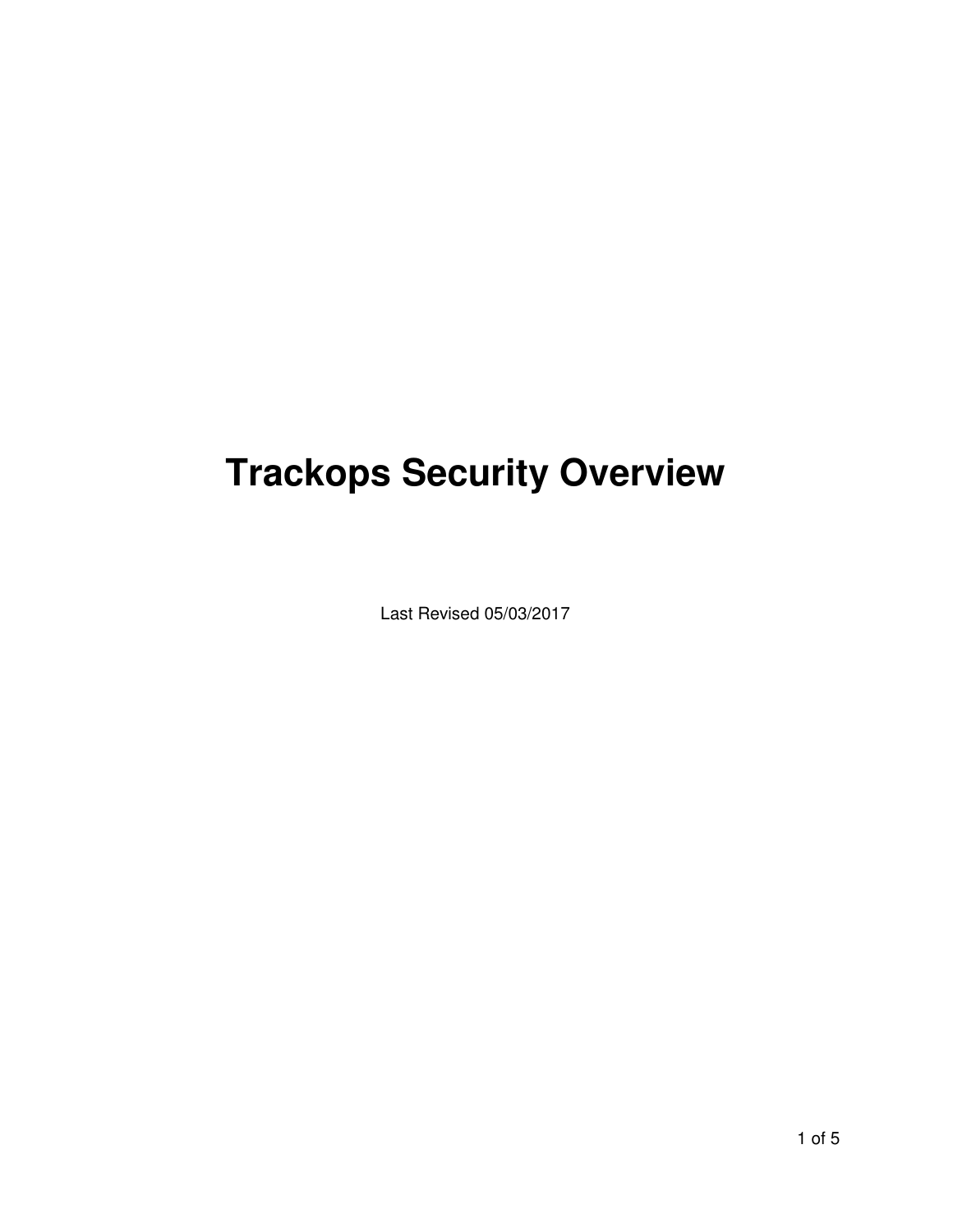### **Network & Physical Security**



The Trackops network is entirely hosted on the Amazon Web Services (AWS) cloud. Amazon is a leading cloud service provider, and is trusted by enterprises around the world for their outstanding reputation for security and stability. Visit the AWS Cloud Compliance website for the latest compliance and certification information.

Information about Amazon SOC 1, SOC 2, and SOC 3 reports are available via the Amazon SOC Compliance website. End users must request copies of SOC 1 and/or SOC 2 reports, as they are only released under a strict NDA.

AWS servers are housed in multiple nondescript SAS70 Type II data centers, located within the continental United States. Critical facilities have extensive setback and military grade perimeter control berms as well as other natural boundary protection. Physical access is strictly controlled both at the perimeter and at building ingress points by professional security staff utilizing video surveillance, state of the art intrusion detection systems, and other electronic means. Authorized staff must pass two-factor authentication no fewer than three times to access data center floors.

All visitors and contractors are required to present identification and are signed in and continually escorted by authorized staff. Data center access and information is only available to employees who have a legitimate business need for such privileges. When an employee no longer has a business need for these privileges, his or her access is immediately revoked. All physical and electronic access to data centers is logged and audited routinely.

All Trackops systems operate in multiple US-based physical availability zones, which ensures that systems remain online even if an entire physical data center is incapacitated. In addition, all Trackops AWS servers are preemptively patched on a daily basis to ensure the latest security patches are in production as quickly as possible.

### **Web Application Firewall**



Trackops utilizes the Incapsula Web Application Firewall (WAF) to scan all incoming traffic for potential threats in real time. This Level 1 PCI-certified WAF ensures that Trackops is always protected against any type of application layer hacking attempt (e.g. SQL injection, cross site scripting, illegal resource access, and other top 10 OWASP threats). In addition, incoming traffic is also scanned for bad bots (e.g. vulnerability scanners), and backdoor access attempts.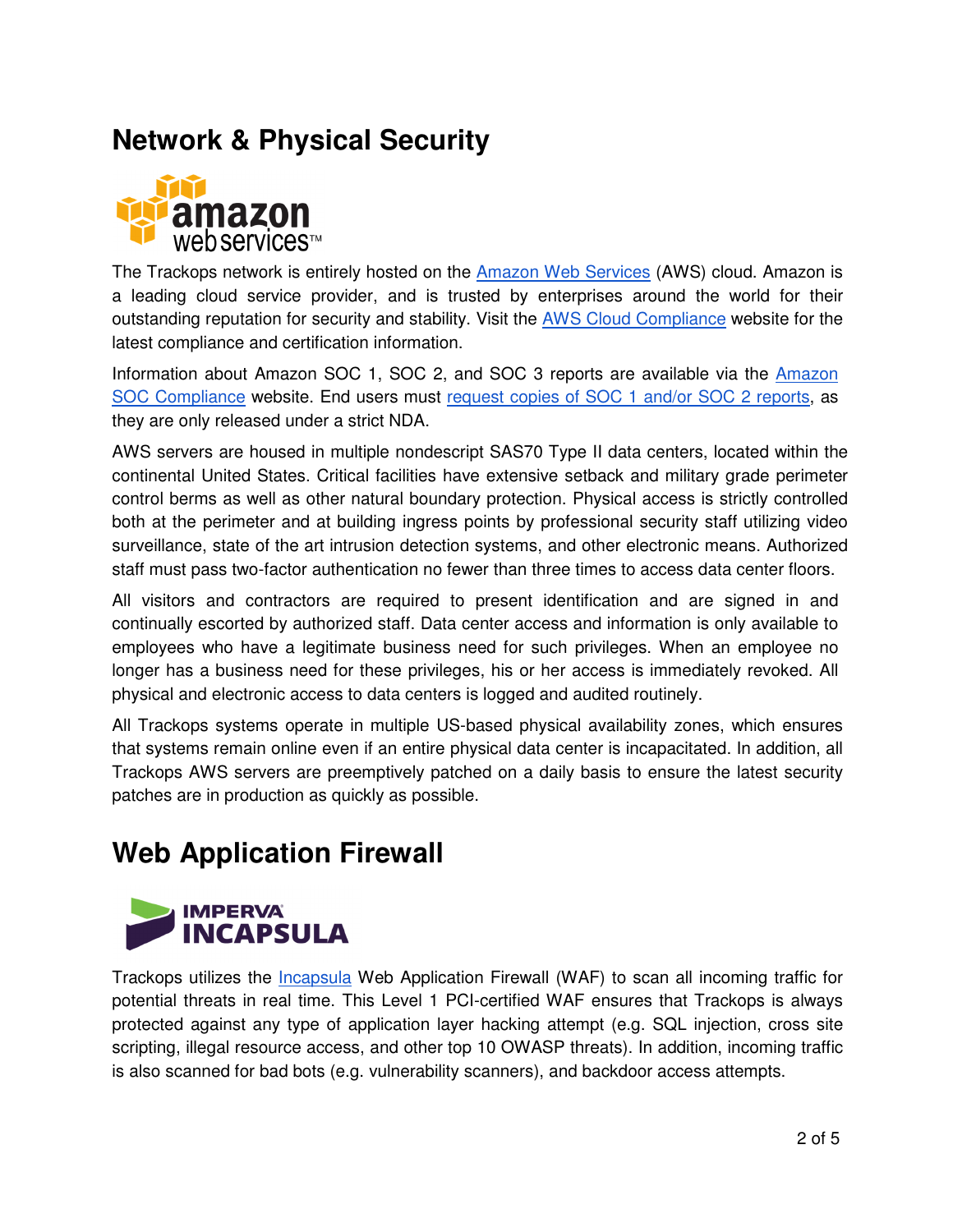# **DDoS Protection**

# **IMPERVA**

Trackops utilizes Imperva/Incapsula DDoS protection, to mitigate denial of services attacks in real time. These include network-based attacks (e.g., Slowloris, ICMP or TCP & UDP floods) as well as application layer attacks (e.g., GET flood) that attempt to overwhelm server resources. Supporting Unicast and Anycast technologies, the service leverages a many-to-many defense methodology, automatically detecting and mitigating advanced DDoS attacks that exploit application and Web server vulnerabilities, hit-and-run DDoS events, and large botnets.

## **Vulnerability Scanning**

Trackops utilizes Amazon Inspector to conduct routine vulnerability scans against our internal network for open exploits, misconfigurations, outdated packages, and other security vulnerabilities. This powerful appliance tests our systems against the Common Vulnerability Scoring System (CVSS), which includes thousands vulnerability signatures.

### **Network & Application Penetration Testing**



Trackops retains Redspin as its third party partner for both network level and application level penetration testing. Redspin is routinely tasked to test and probe both network devices and the Trackops case management system to discover weaknesses and vulnerabilities in our security. RedSpin employs professional and experienced penetration testers that use both automated and manual testing techniques. Penetration tests are conducted annually, or whenever significant changes are made on network infrastructure or application code. Letters of attestation are available upon request.

### **SSL/TLS Encryption**

All web traffic in and out of the Trackops network is encrypted using high grade 256-bit SSL (TLS) encryption. Non-SSL traffic is not permitted under any circumstance. In addition, outgoing email transmissions sent from Trackops are encrypted using TLS, ensuring that outgoing email content cannot be compromised.

For security, we do not accept SSL connections using SSLv2 or SSLv3 protocols.